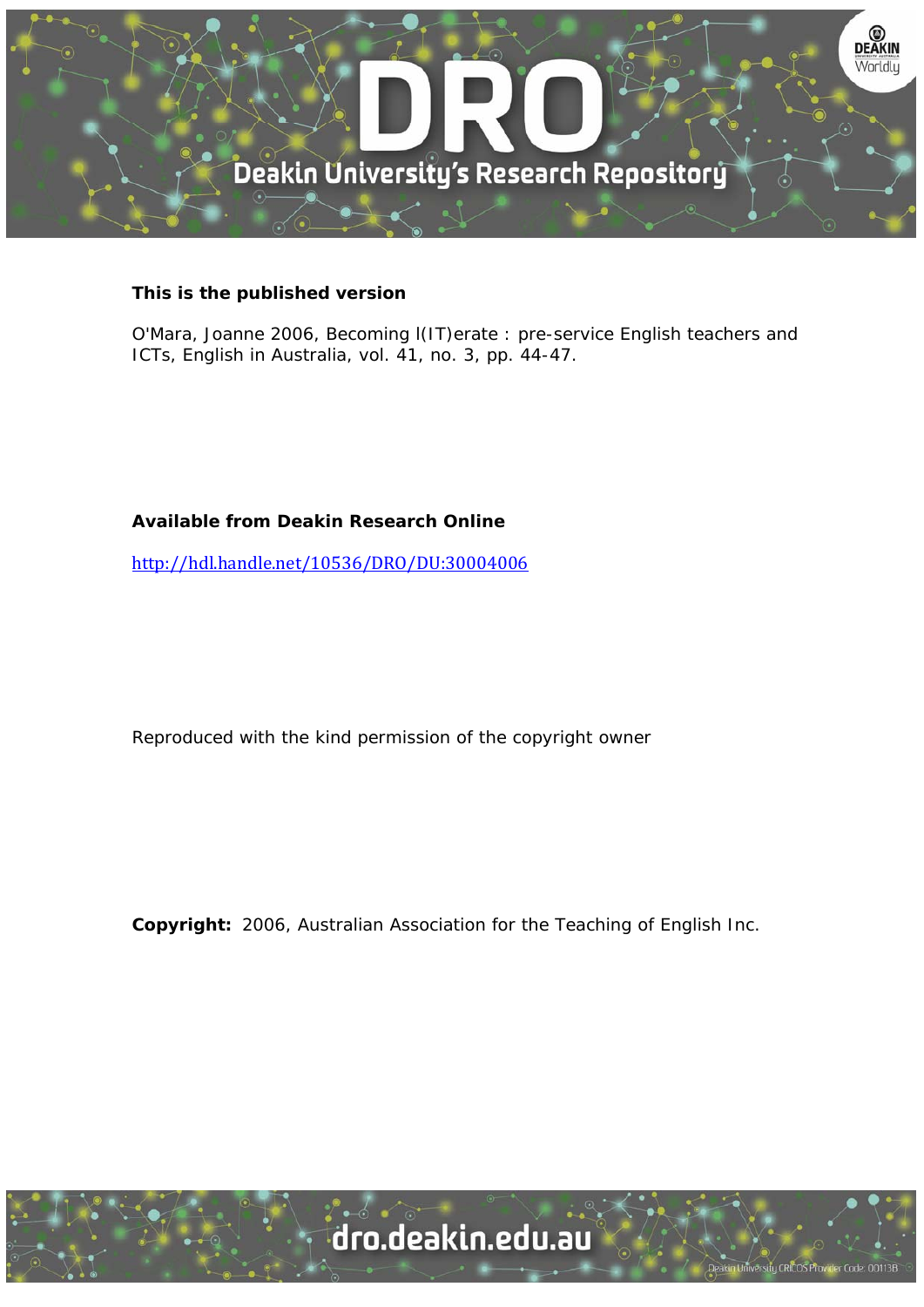# Becoming L(IT)erate: Pre-service English Teachers and ICTs

*Joanne O'Mara, Deakin University*

**AB S T R**

**A C T**

*One of the recommended principles for classroom practice from the Digital Rhetorics Project is 'Teachers First', emphasising the need to prioritise the requirements of teachers in learning new technologies and in understanding their relationship to literacy education (Lankshear, Green and Snyder 2000, p. 121). While most of my pre-service English Education students use digital technologies for their own purposes and understand the benefits of doing so, it is not always straightforward regarding how technology can be effectively utilised in their classroom and for what purposes. This article reports work conducted with pre-service English Education teachers in an elective unit that focuses upon digital technologies in secondary classrooms. Using Green's 3D model of literacy as a way of understanding the complex interrelationships between the cultural, critical and operational aspects of literacy, the students experiment with digital technologies such as mobile phones, wikis and blogs.*

#### **Pre-service English teachers and ICTs**

Working with pre-service teachers is exciting and challenging. In this article, I describe some work that I have undertaken with pre-service secondary English teachers in an elective unit *Language and New Technology*, which focuses on pedagogy and digital technologies and their impact upon English and English teaching. In 2005, almost half of the English Method students took this elective unit.

While most of my pre-service English Education students use at least some digital technologies for their own purposes, and understand the benefits of doing so, it is not always straightforward as to how technology can be effectively utilised in their classroom and for what purposes teachers might employ it. In addition, the students tend to choose the unit either because they have a great interest in new technology and highly developed skills, or because they feel that this is an area that they are lacking in, and hope that the unit will give them more skills. So, there is a huge variation in skill level, expectations, confidence and understanding of new technologies at the beginning of the semester, even though all students will have completed the same English teaching major and similar Literature and linguistics units. My experience of working with these pre-service teachers supports Manuel and Brindley's (2005) findings, in that many of the pre-service teachers I work with are inspired to become secondary English teachers because of their passion for the subject or their love of English.

Our course is based upon a socio-cultural understanding of literacy practices, so the students come to this elective with an understanding that new technologies are changing liter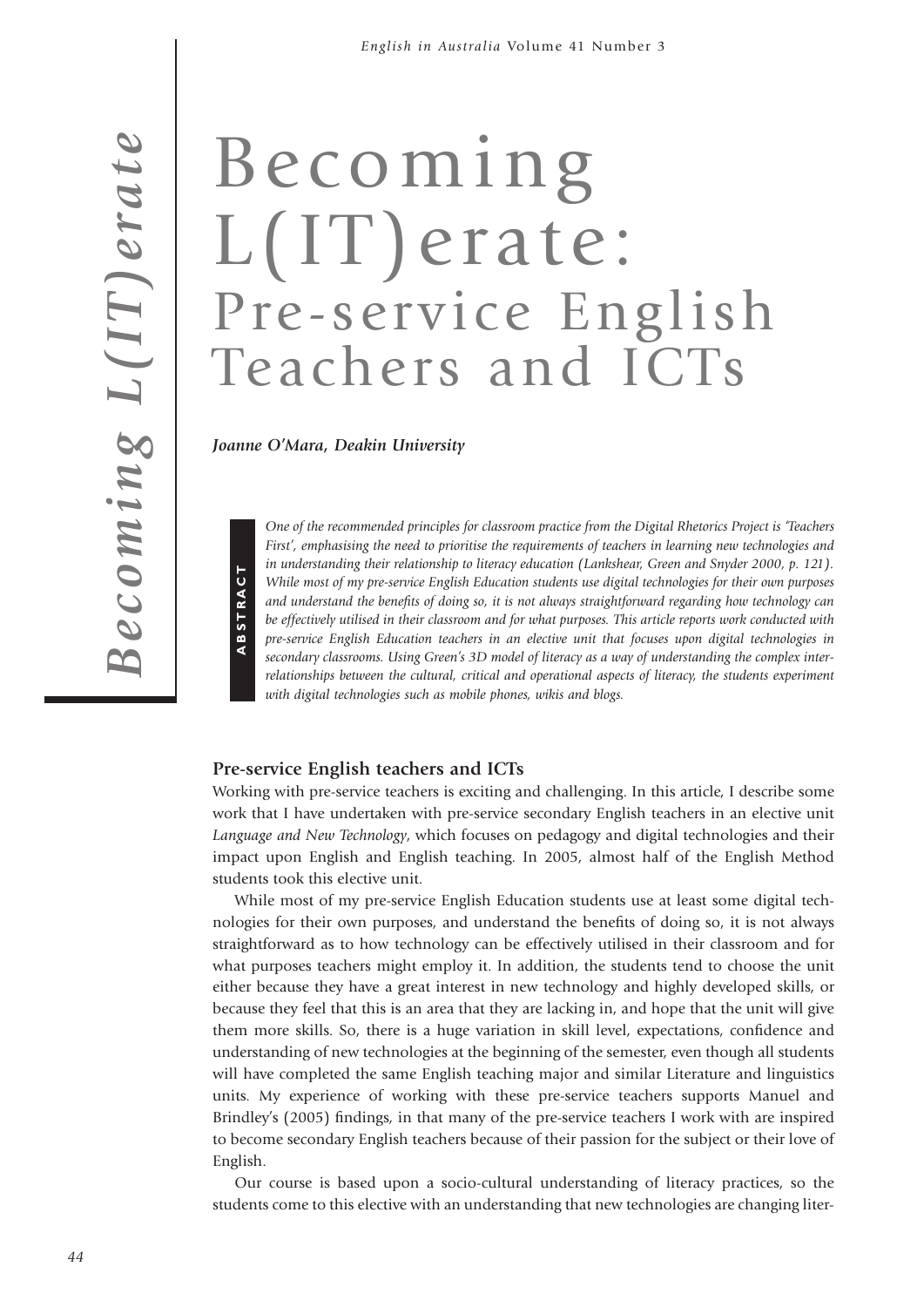acy practices, and an expectation that they will be incorporating these technologies into their teaching. The shared assumption of a socio-cultural approach to literacy has made it very easy to work with the 3D model. (For an excellent discussion of the history and implications of a socio-cultural approach to literacy, see Lankshear (1999).)

In the first years of teaching this unit, I struggled with the variation in operating skill level amongst the students, and could not seem to find the right level at which to pitch the unit. Should I focus on a 'hands on how to' approach with a theoretical base, or focus on classroom studies of new technology usage? I have solved this problem through using Green's Cultural, Critical, Operational framework (also know as the 3D Model of literacy (Durrant and Green 2001, Green 1999, Lankshear et al. 2000)) as a framing device for the unit, in conjunction with the adoption of a reflective practice approach (Schön 1983) for both the students and myself. I have utilised the 3D model in my own planning, and the students' assignment work, and it has been a departure and return point for linking other theory, such as an examination of Multiliteracies (Cope and Kalantzis 2001, Cope, Kalantzis and Varnava-Skoura 2002, Kalantzis, Cope and New London Group 2000, Luke 1997), and studies of digital learning (Beavis 2001, Nixon 2001, Sefton-Green 2001). In this article, I will discuss how we used the 3D model of literacy, and why this model is a useful framework for pre-service teachers, teacher educators and practicing classroom teachers to adopt and use as part of everyday teaching practice.

#### **Teachers first**

One of the recommended principles for guiding the effective integration of new technologies into classroom-based literacy education from the Digital Rhetorics Project is the principle of 'Teachers First', emphasising the prioritisation of the needs of teachers in learning new technologies and understanding their relationship to literacy education (Lankshear et al. 1997). Lankshear, Snyder and Green (2000) state that the notion of teachers first is 'so obvious it is difficult to understand how education systems can be left to create patterns of fragility and discontinuity by projecting teachers into situations for which they have not been appropriately prepared' (p. 121). They see that part of the answer

is that insufficient heed has been paid to a sociocultural perspective on literacy, technology and learn-

ing. It is almost as if teaching is widely seen as something that involves just becoming proficient with a few techniques, and that these can be applied to all manner of classroom conditions—including the rapid, mass introduction of new technologies. (p. 121)

Even though the Digital Rhetorics Project Report was published in 1997, almost 10 years ago, it seems to me that the need for 'Teachers First' still applies. Although many teachers may be much more conversant with operating the technologies, and interesting work is being developed at different sites, not enough opportunities exist for teachers to increase both their operational skill level and their understanding of the possibilities for all English and Literacy teachers to integrate new technologies into their classrooms in meaningful ways.

There are several aspects of the 'Teachers First' principle that apply to my students. As mentioned earlier, the pre-service teachers in my unit have huge variations in skills – the majority of students in the unit are under 30, with many in their early twenties, yet some have few skills, due to other interests – lack of interest, rather than lack of access (as at the least they have had good access whilst enrolled at the university for the previous 2–3 years). All of the students run mobile phones, but some students do little more in the way of new communication than having the mobile, and several admitted (albeit sheepishly) to only using their mobiles for phone conversations, as they are not very skilled at sending text messages. It is often assumed, however, that all young people have sophisticated computer skills – that they are competent users of a broad range of new technologies. I would suggest that some of my students have been constructing their identities as English and Literature teachers as 'literary types', and for them this means loving literature and books *rather than* engaging with digital technologies to the extent that we would imagine. However, when young student teachers go into schools for practicum, it is often assumed that they are competent with new technologies because of their youth, and there is an expectation that they will be able to successfully utilise new technologies in their classroom practice.

If we go back to Green and Bigum's (1993) notion of 'aliens in the classroom', and think about their notion of the teachers being the new 'aliens' in the classroom (where the students were somehow designed differently through growing up in an increasingly digital world and many teachers were alienated from this world), we can see that some of the students are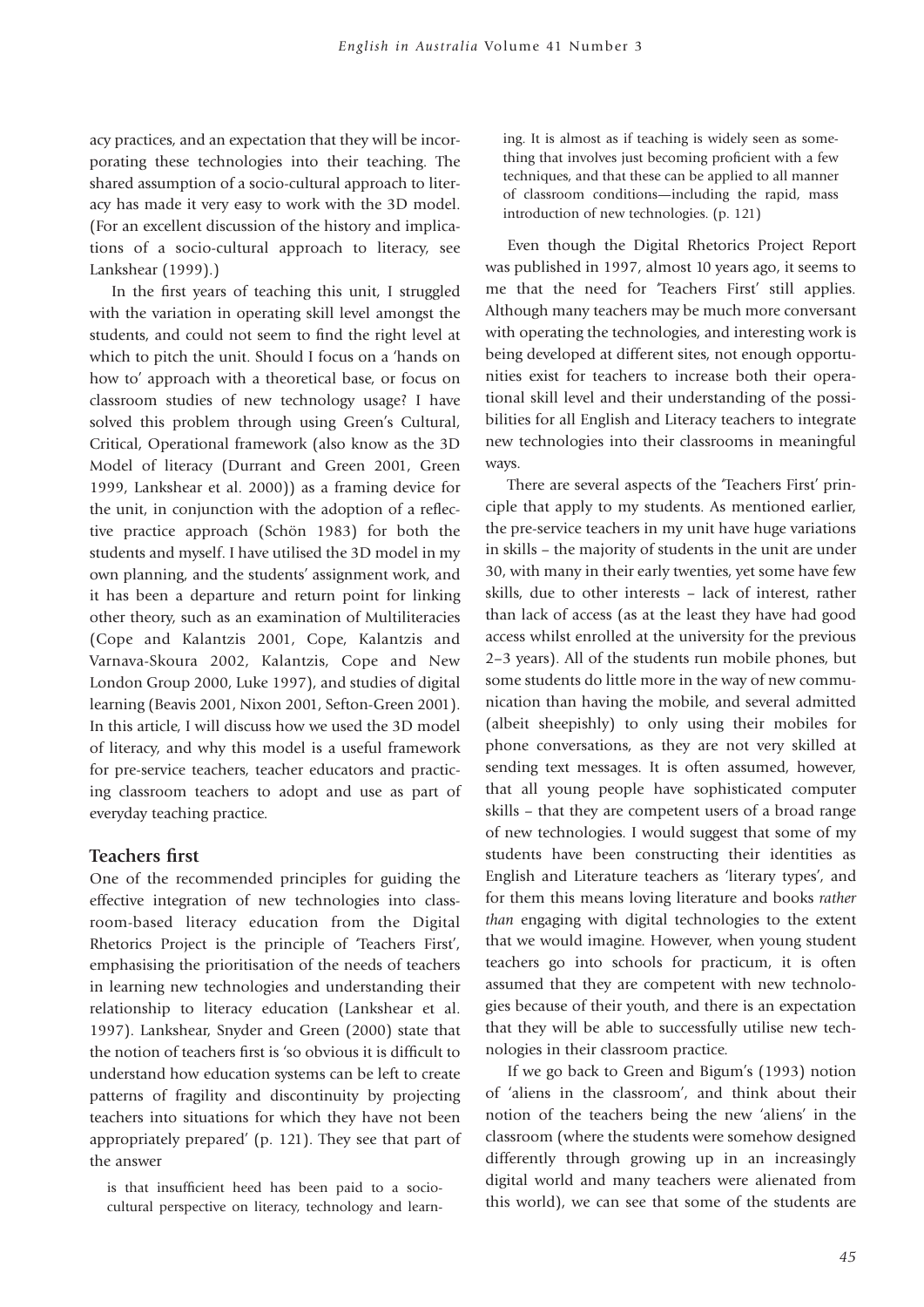alienated from digital technologies (despite being of an age where they would have grown up with these technologies). Certainly many of my cohort had recognised this in themselves, and felt that weight of expectation on their practicum, and were hoping I could prepare them for this aspect of their teaching. In addition, the pre-service teachers with knowledge and understanding of digital forms cannot always necessarily turn their user ability into a pedagogy that works in the classroom. There are few models available for them to follow, and they report that they rarely see new technologies utilised effectively in practice when they are in schools. Students who are lucky enough to be under the tutelage of a teacher with innovative ICT teaching practices certainly benefit from the experience, but very few experience this. Because the students are not experiencing this in the schools, a major focus of the course is to explore possible relevant and innovative ways of using ICTs in English. Green's 3D model of L(IT)eracy provides an effective way to understand the impact of digital technologies, whilst also being useful for classroom lesson planning.

## **Green's 3D model of L(IT)eracy**

Green (1999) describes the 3D model of L(IT)eracy as bringing together 'language, meaning and context' with 'technology, practice and context' (p. 43). The writing of 'L(IT)eracy' signifies the coming together of IT and literacy, and in this model he puts language learning and technology learning together. The model assumes that literacy is a situated social practice and provides a three dimensional view of literacy.

The three dimensions of the model are cultural, critical and operational, and these are represented in circular form with double arrows, indicating that there is no hierarchy and they are inter-dependent and interrelated. Green (1999) describes:

Briefly, the operational refers to turning 'it' on, knowing what to do to make 'it 'work; the cultural involves using 'it' to do something meaningful and effective, in particular situations and circumstances (for example, a Geography lesson, a workplace, etc.); and the critical entails recognising and acknowledging that all social practices and their meaning, systems are partial and selective and shaped by power relations. (p. 43)

Green stresses that none of the dimensions has any priority over any of the other – they are interdependent and should be addressed simultaneously in the classroom. He argues that a major challenge for curriculum planning and for classroom practice is 'how to institutionalise, and naturalise, cultural-critical awareness while *at the same time* developing and consolidating practical skills and capacities (1999, p. 44).

The Digital Rhetorics Project found that in the majority of settings there was a focus on operational skills in the classroom (Lankshear et al. 2000), and that the cultural and critical dimensions were often neglected.

## **Mobile phones, blogs and WIKIs**

After studying the 3D Model of L(IT)eracy, the students in the course and I embarked upon an informal study of mobile phone usage, where we all kept note of our mobile phone usage between classes. When we returned to class the following week, we analysed the usage in terms of the Operational, Cultural and Critical dimensions. So for instance with the *Operational* Dimension, we noted the skills of how to use the mobile for making a call, texting (including using T9 and caller groups), and on the more sophisticated phones, sending photos and graphics. Under the *Cultural* dimension we noted the changes that were occurring to culture as a result of the technology, such as meeting on the move, texting short messages rather than ringing or emailing, and dating practices around the mobile phone. I was surprised to learn that we could have an agreed discussion around aspects of mobile phone usage and etiquette – for instance when one should send a text, when one should ring and how often would be seen as invasive or 'coming on too strong'. We also noted the potential to organise social action with mobile phones – i.e., in Madrid after the bombings there was a huge march organised very quickly with mobile messages. For the *Critical* dimension we considered ownership of mobile technologies – the plans and patterns of ownership and the power relationships between companies and users. We also considered who had the authority and the power with this technology, and how much it cost the students – they converted their labour (in time from part time jobs) into their mobile phone bill – often to their horror when they thought about it.

This project captured the students' interest. We compared the practices to when I went through university a mere 20 years earlier – how much difference did the phones make to their lives? This was very interesting to consider, especially in terms of ability to network with friends, make spontaneous calls and visits rather than tending to pre-organise details – the down side being the actual cost of maintaining the mobile phone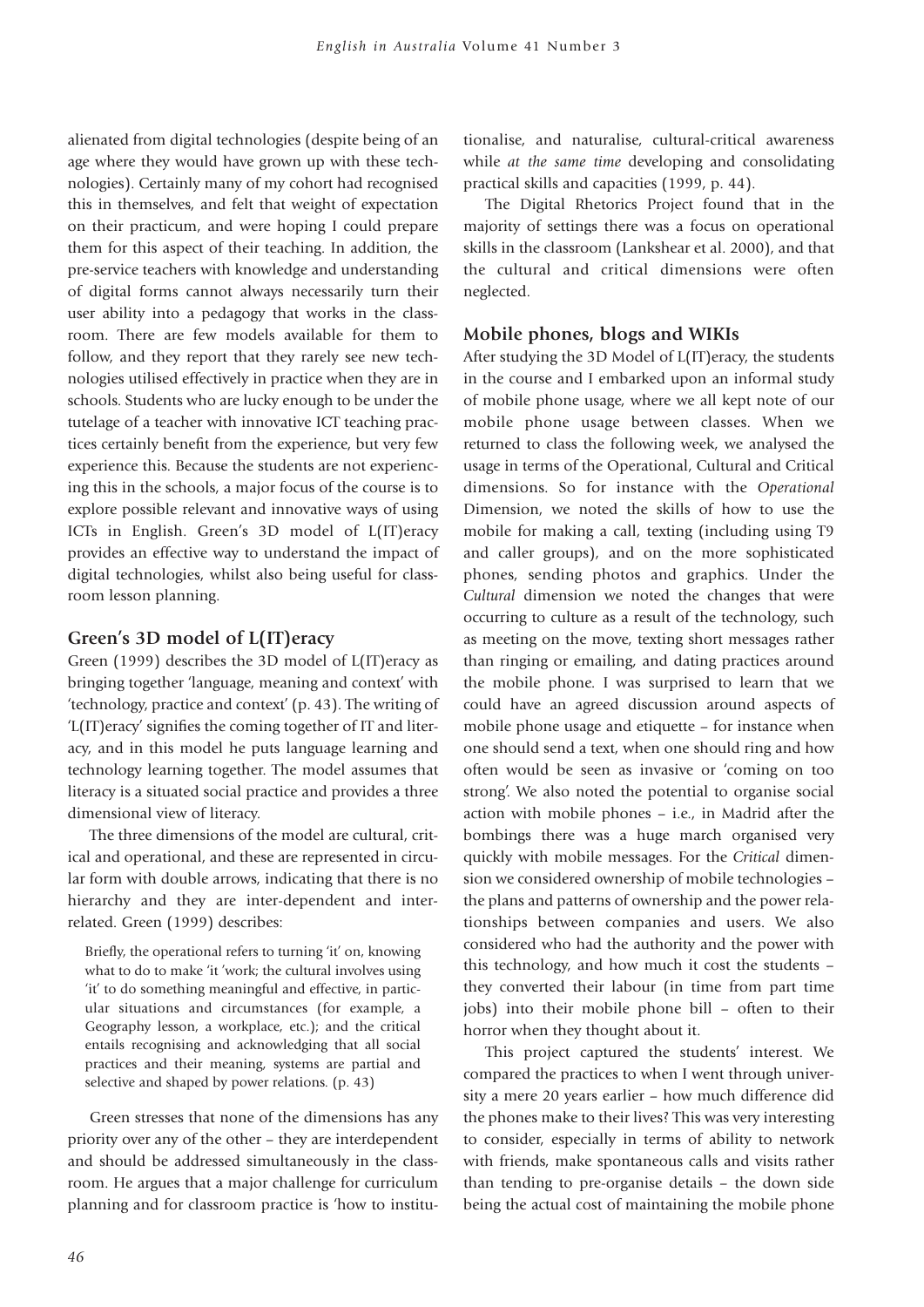and the amount of labour required to finance this. We considered the 'Dear John' letter as a text message, and discussed which was crueller, or did it amount to the same thing. Playing around with Green's model to analyse one technology like this gave the students a good understanding of the model, and enabled them to feel confident to start thinking about the curriculum implications of the model, and how they might use the model in their planning of teaching using digital technologies, and in their reflective analyses of their own teaching. It also gave them a starting point for developing their own pedagogical practices with new technologies – one of the students modified this activity during practicum and worked with some middle school students in a similar way, and several others wrote English classes focussing on mobile phones and language.

Blogs are on-line interactive journals. A colleague of mine, James Farmer, works in learning services and facilitates on-line learning for staff and students. James is researching the use of Blogs in educational settings, and has a wonderful Blog (See http://incsub.org/blog/ *Incorporated Subversion*). He also offers free blogs for school and university students – these can be set up from his site. It is easy to do, and I would highly recommend reading James' Blog. James came to class and showed us his blog, demonstrating some of the ways that he thought blogs were useful. This provided an excellent model for the students, and using his hosting, the students set up their own blogs themselves, and then we explored possibilities for English teaching. Some students designed a blog to be used in the teaching of text, organising the blog around a novel and pulling together resources related to the novel, with spaces for students to comment and discuss the novel. The blog was designed so that the teacher would work on the blog space and post questions to keep the discussion going. Another use that was experimented with included a blog for issues analysis. This seemed particularly appropriate, as it was possible to link to electronic versions of the newspapers and other information sources. Blogs are an excellent tool for storing and recording multiple perspectives and multiple writing about one story or issue in the news, and then creating spaces for the students to connect with the stories, and analyse and deconstruct them. Some students experimented with the idea of using the blog as a journal – to be shared by the group as inspiration for writing. As we began these explorations we realised that the possibilities unfolding were numerous and the potential of the blog as a form to be used in English teaching was powerful.

Wikis are another technology with which we experimented. We used the Wiki to write a multi-user story with interlinking threads. Wikis are similar to blogs, but usually they are collaborative. Whereas blogs tend to be more like journals and the pages tend to be organised around dates, Wiki pages are usually organised around headers (Wikiwords). Wikis are simple to use and a great tool to use for collaborative on-line tasks. We experimented using the Wiki as a creative writing tool – writing a shared school-situated story. Different people wrote different sections of the story – the narrative threads running in different pages and through different aspects of the story. The final product was not one of the greatest works of fiction ever produced in the English language, but it served the purpose of showing the students some of the potential that a shared writing space might be able to provide. In all of this work, my aim is to demonstrate some possible uses in the classroom, but also to set the students thinking about the possibilities for what they might do themselves in their own classrooms when they begin to teach. Using the 3D model in both our planning of the work and evaluation of the learning experiences helped to give us a focused way of devising and understanding the work.

#### **The 3D model and reflective practice**

The 3D Model of L(IT)eracy was also implemented as a tool to assist reflective practice, with the pre-service teachers and me using it as a framing device for our teaching and our thinking about the work we did in our classes. I worked towards framing each class to have a balance of operational, cultural and critical foci, trying to ensure that I was developing the students' operational skills as well as developing the theoretical components of the course. When reflecting-on-action (Schön 1983), I endeavoured to do so through the lens of the 3D model, trying to use it as more than a checklist to understand the complexity of the classroom moments.

The student assignments for the unit also took on a reflective practitioner approach, requiring the students to frame both their teaching and analysis of their teaching and their classroom observations with the 3D Model. For the first assignment, the students were required to make detailed notes of one class and then to apply the 3D model to their observations. They were asked to discuss 'To what extent are the elements of this framework used in the class you taught/observed?' and